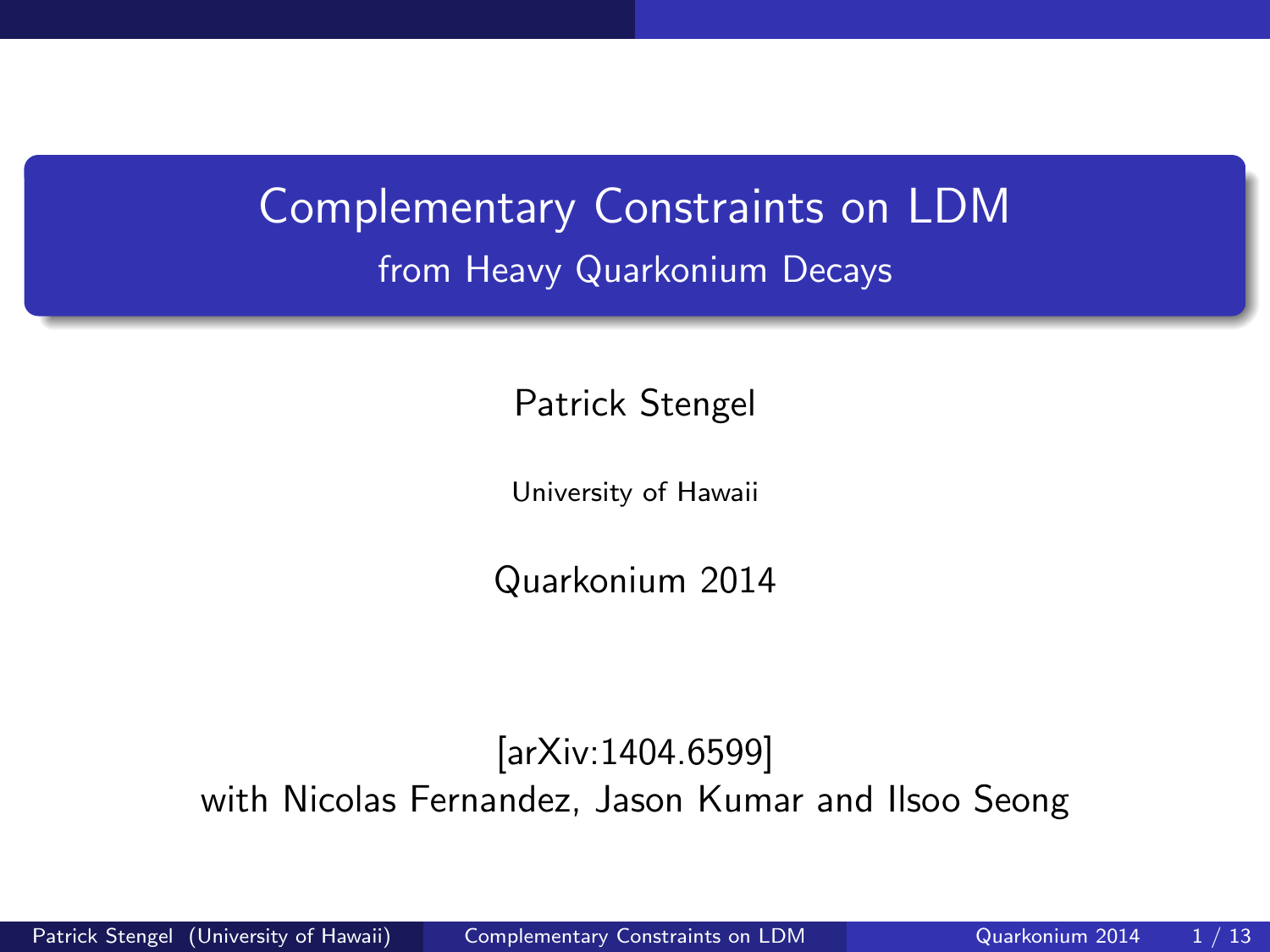#### [Introduction](#page-1-0)

#### <span id="page-1-0"></span>Model Independent Constraints on Light Dark Matter

| bilinear                                                                  | С                        | ΙP          |    | state                                                                                    |
|---------------------------------------------------------------------------|--------------------------|-------------|----|------------------------------------------------------------------------------------------|
| $\psi\psi$                                                                |                          | $+ + 0$     |    | $S = 1, L = 1$                                                                           |
| $i\bar{\psi}\gamma^5\psi$                                                 |                          | $+$   -   0 |    | $S = 0, L = 0$                                                                           |
| $\bar{\psi}\gamma^0\psi$                                                  |                          | $+10$       |    | none                                                                                     |
| $\bar{\psi}\gamma^i\psi$                                                  | $\overline{\phantom{a}}$ | - 11        |    | $S = 1, L = 0, 2$                                                                        |
| $\bar{\psi}\gamma^0\gamma^5\psi$                                          | $+1$                     | $-10$       |    | $S = 0, L = 0$                                                                           |
| $\bar{\psi}\gamma^i\gamma^5\psi$                                          |                          | $+ + 1$     |    | $S = 1, L = 1$                                                                           |
| $\bar{\psi}\sigma^{0i}\psi$                                               |                          |             | I1 | $S = 1, L = 0, 2$                                                                        |
| $\bar{\psi} \sigma^{ij} \psi$                                             | $\overline{\phantom{a}}$ | $+1$        |    | $S = 0, L = 1$                                                                           |
| $\phi^{\dagger} \phi$                                                     |                          | $+ + 0 $    |    | $S = 0, L = 0$                                                                           |
| $iIm(\phi^{\dagger}\partial^{0}\phi)$                                     |                          | $- + 0 $    |    | none                                                                                     |
| $iIm(\phi^{\dagger}\partial^i\phi)$                                       |                          | $-1-1$      |    | $S = 0, L = 1$                                                                           |
| $B^{\dagger}_{\mu}B^{\mu}$                                                |                          | $+ + 0 $    |    | $S = 0, L = 0; S = 2, L = 2$                                                             |
| $\lim_{\nu} (B_{\nu}^{\dagger} \partial^0 B^{\nu})$ - $  \cdot   \cdot  $ |                          |             |    | none                                                                                     |
|                                                                           |                          |             |    | $\iota Im(B_{\nu}^{\dagger} \partial^i B^{\nu})$  - - 1  $S = 0, L = 1; S = 2, L = 1, 3$ |
| $i(B_i^{\dagger} B_j - B_i^{\dagger} B_i)$ - $ + 1 $                      |                          |             |    | $S=1, L=0, 2$                                                                            |
|                                                                           |                          |             |    | $i(B_i^{\dagger} B_0 - B_0^{\dagger} B_i)$ - $-1S = 0, L = 1; S = 2, L = 1, 3$           |
| $\epsilon^{0ijk}B_i\partial_jB_k$                                         |                          | $+$ - 0     |    | $S = 1, L = 1$                                                                           |
| $-\epsilon^{0ijk}B_0\partial_jB_k$                                        |                          | $ + + 1 $   |    | $S = 2, L = 2$                                                                           |
| $B^{\nu}\partial_{\nu}B_0$                                                |                          | $+ + 0 $    |    | $S = 0, L = 0; S = 2, L = 2$                                                             |
| $B^{\nu}\partial_{\nu}B_i$                                                | $+$                      |             |    | $S = 1, L = 1$                                                                           |



Patrick Stengel (University of Hawaii) [Complementary Constraints on LDM](#page-0-0) Quarkonium 2014 2 / 13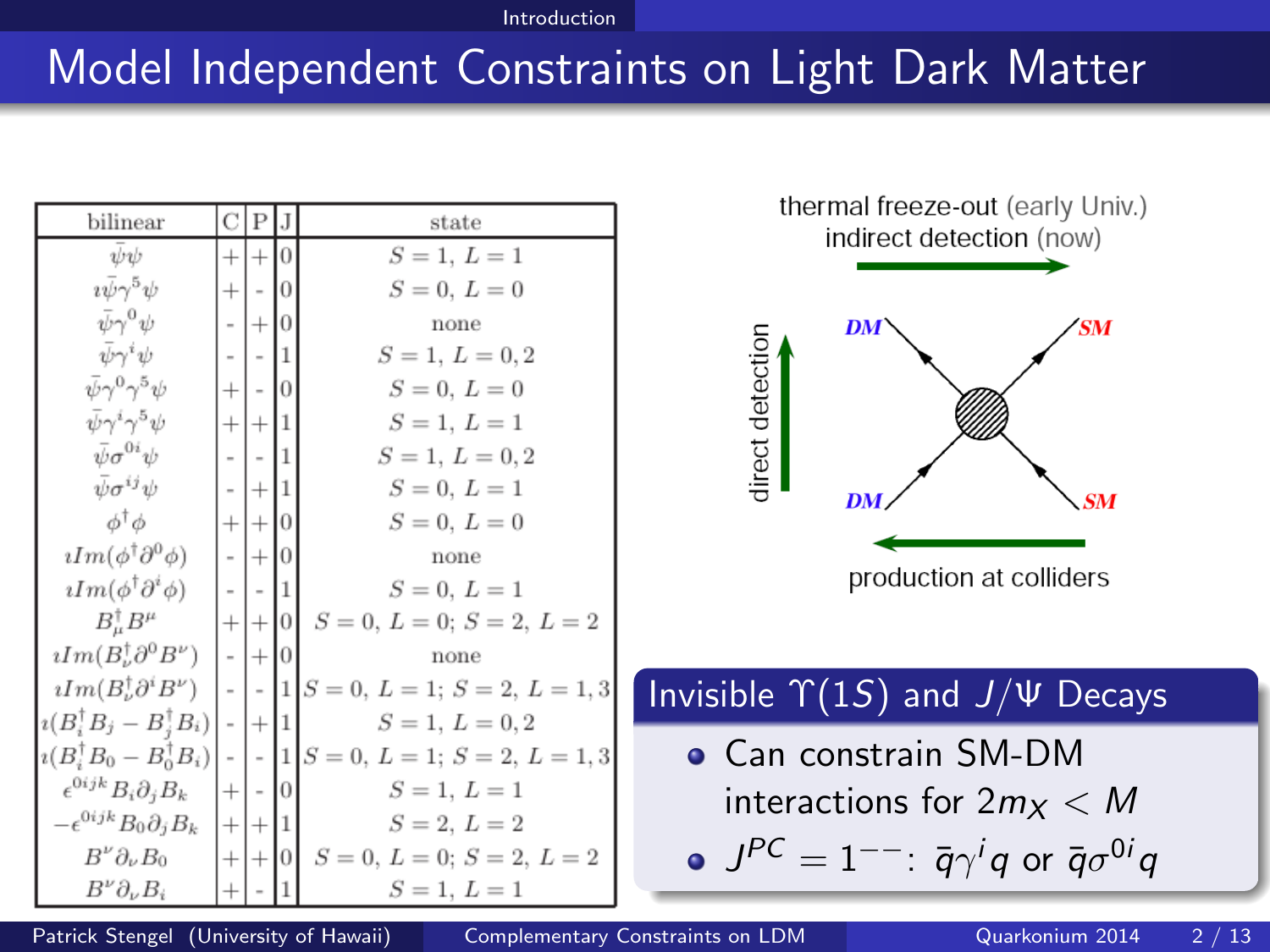#### [Introduction](#page-2-0)

# <span id="page-2-0"></span>Use  $\Upsilon(3S) \to \pi^+\pi^-\Upsilon(1S)$  to Detect  $\Upsilon(1S)$  Peak



$$
\mathcal{B}(\Upsilon(1S) \to invisible) < 3.0 \times 10^{-4}
$$
  

$$
\mathcal{B}(J/\Psi \to invisible) < 7.2 \times 10^{-4}
$$

$$
\mathcal{B}(\Upsilon(1S) \to \nu \bar{\nu}) = 9.85 \times 10^{-6}
$$
  

$$
\mathcal{B}(J/\Psi \to \nu \bar{\nu}) = 2.70 \times 10^{-8}
$$

Figure: Maximum likelihood fit for  $M_{rec}$ at BaBar [arXiv:0908.2840]. The total fit (solid line) is composed of nonpeaking background (dashed line) and peaking component (solid filled). Invisible width calculated by subtracting background peak contribution.

 $M_{\text{rec}}$  (GeV/ $c^2$ )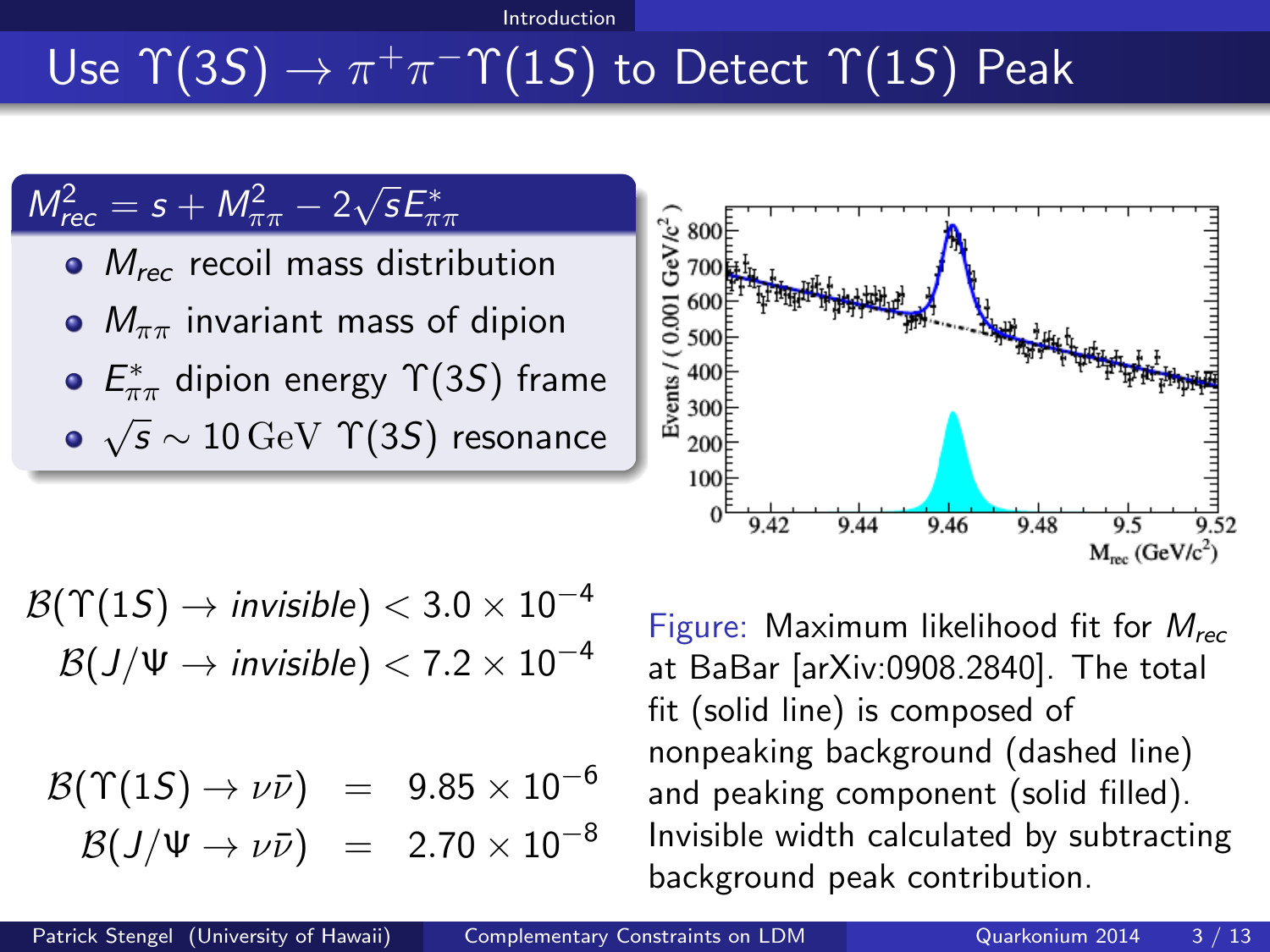#### <span id="page-3-0"></span>Limits on Gamma Ray Flux

$$
\mu(\Phi_{PP}, J) = (A_{eff} T_{obs}) \times \frac{\langle \sigma_A v \rangle}{8\pi m_X^2} \int_{E_{thr}}^{m_X} \frac{dN_{\gamma}}{dE_{\gamma}} dE_{\gamma} \times \int_{\Delta\Omega} \int_{I} \rho_X^2 dl d\Omega
$$

Expected number of signal events factorizes nicely into particle physics and DM astrophysics, with annihilation cross section  $\langle \sigma_A v \rangle$  and associated photon spectrum  $dN_{\gamma}/dE_{\gamma}$  along l over solid angle  $\Delta\Omega$  [arXiv:1108.2914].

| <b>Dwarf Spheroidal Galaxies</b>                         | Navarro-Frenk-White DM Density Profile                                                                  |
|----------------------------------------------------------|---------------------------------------------------------------------------------------------------------|
| • Large DM content inferred<br>by observation of baryons | $\rho_X(r) = \frac{\rho_{X0}r_s^3}{r(r_s+r)^2}$                                                         |
| • Lack of SM astrophysical                               |                                                                                                         |
| production mechanisms                                    | Particle Physics Constraint from Stacked                                                                |
| • Correlate with DM                                      | Analysis of Dwarf Spheroidal Galaxies                                                                   |
| annihilation signals at<br>Galactic center               | $\Phi_{PP}$ < 5.0 <sup>+4.3</sup> × 10 <sup>-30</sup> cm <sup>3</sup> s <sup>-1</sup> GeV <sup>-2</sup> |

Patrick Stengel (University of Hawaii) [Complementary Constraints on LDM](#page-0-0) Quarkonium 2014 4 / 13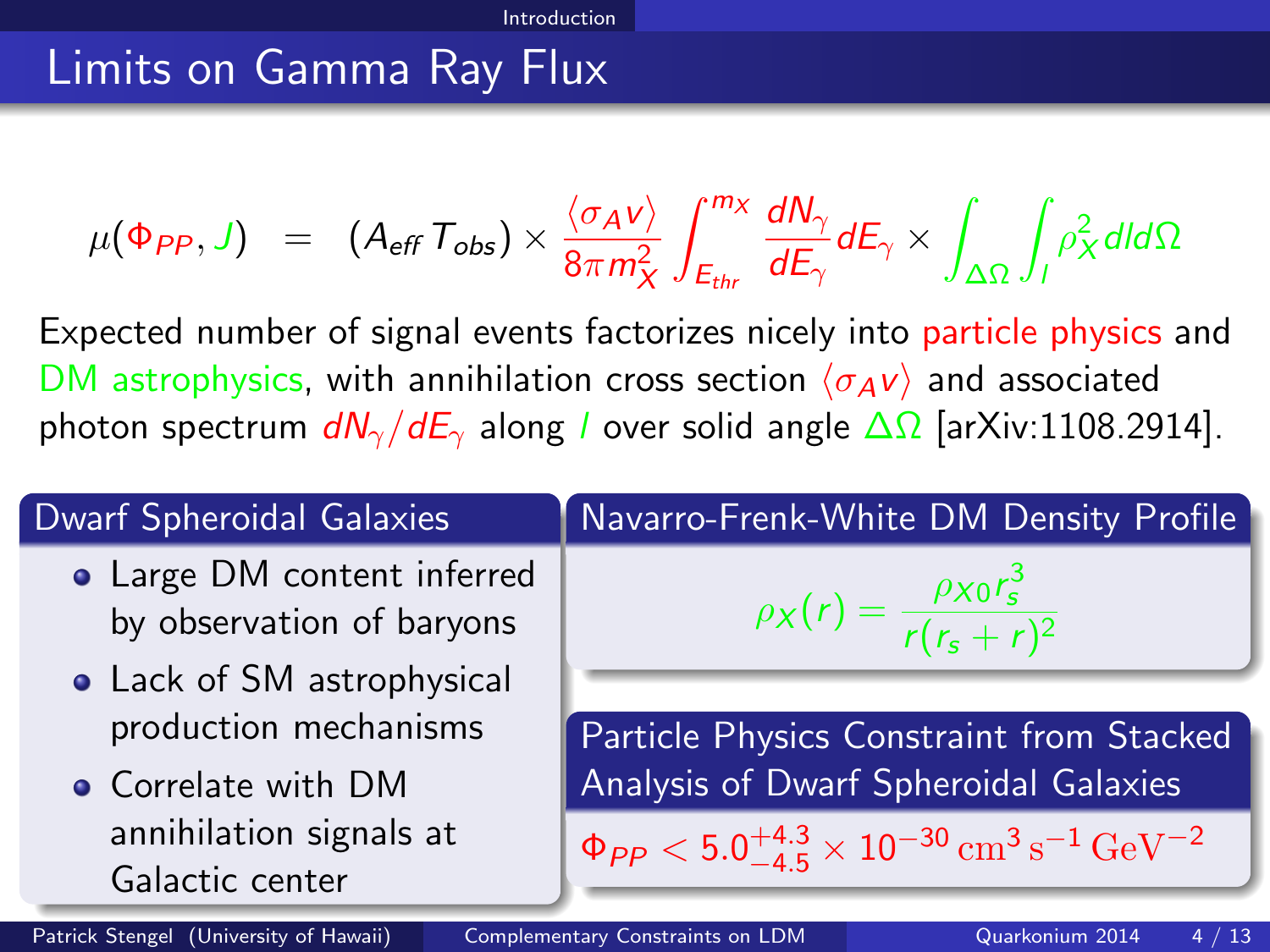[Decay Rates and Cross Sections](#page-4-0)

#### <span id="page-4-0"></span>Relevant Effective Contact Operators

| Name            | <b>Interaction Structure</b>                                                                                          | Annihilation | Scattering |
|-----------------|-----------------------------------------------------------------------------------------------------------------------|--------------|------------|
| F <sub>5</sub>  | $(1/\Lambda^2)\bar{X}\gamma^\mu X \bar{q}\gamma_\mu q$                                                                | Yes          | SI         |
| F6              | $\overline{(1/\Lambda^2)\bar{X}\gamma^\mu\gamma^5X\bar{q}\gamma_\mu q}$                                               | No           | No         |
| F <sub>9</sub>  | $\overline{(1/\Lambda^2)\bar{X}\sigma^{\mu\nu}X\bar{q}\sigma_{\mu\nu}q}$                                              | Yes          | SD         |
| F <sub>10</sub> | $\overline{(1/\Lambda^2)\bar{X}\sigma^{\mu\nu}\gamma^5X\bar{q}\sigma_{\mu\nu}q}$                                      | Yes          | No         |
| S <sub>3</sub>  | $\overline{(1/\Lambda^2)\imath\textit{Im}(\phi^\dagger \partial_\mu \phi)\bar q \gamma^\mu q}$                        | No           | SI         |
| V <sub>3</sub>  | $(1/\Lambda^2)$ <i>i</i> $Im(B^{\dagger}_{\nu}\partial_{\mu}B^{\nu})\bar{q}\gamma^{\mu}q$                             | No           | <b>SI</b>  |
| V <sub>5</sub>  | $(1/\Lambda)(B_\mu^\dagger B_\nu - B_\nu^\dagger B_\mu)\overline{q}\sigma^{\mu\nu}q$                                  | No           | SD         |
| V <sub>7</sub>  | $\overline{(1/\Lambda^2)}B_{\nu}^{(\dagger)}\partial^{\nu}B_{\mu}\overline{q}\gamma^{\mu}q$                           | No           | No         |
| V <sub>9</sub>  | $\overline{(1/\Lambda^2)\epsilon^{\mu\nu\rho\sigma}B_{\nu}^{(\dagger)}\partial_{\rho}B_{\sigma}\bar{q}}\gamma_{\mu}q$ | No           | No         |

Table: EFT operators which can mediate the decay of a  $J^{PC} = 1^{--}$  quarkonium bound state. We also indicate if the operator can permit an s-wave dark matter initial state to annihilate to  $q\bar{q}$ ; if so, then a bound can also be set by indirect observations of photons originating from dwarf spheroidals. Lastly, we indicate if the operator can mediate velocity-independent scattering [arXiv:1305.1611].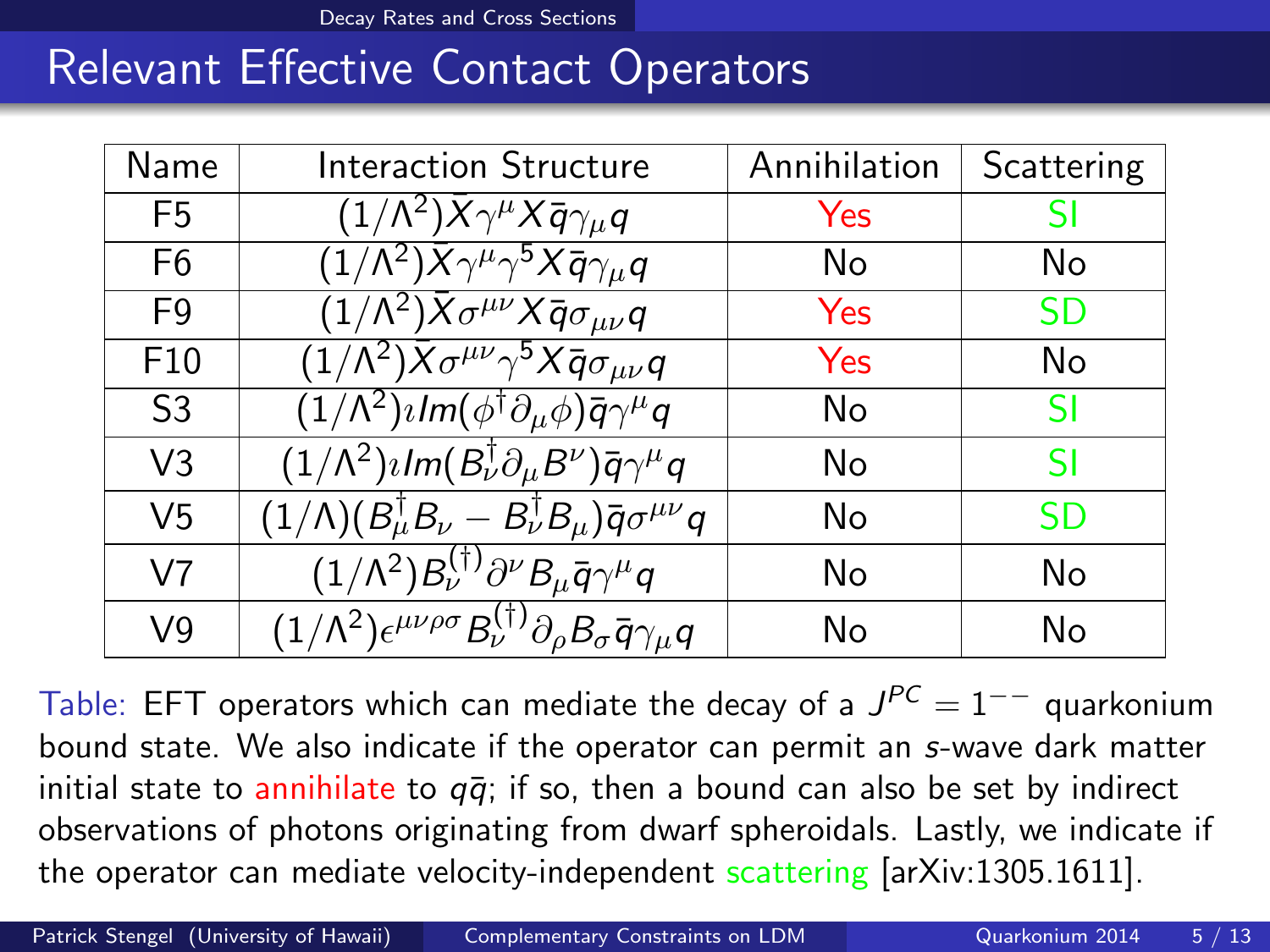[Decay Rates and Cross Sections](#page-5-0)

#### <span id="page-5-0"></span>Relevant Bilinears for Our Matrix Elements

| <b>Bilinear</b>                                         |  |   | State                           |
|---------------------------------------------------------|--|---|---------------------------------|
| $\psi \gamma' \psi$                                     |  |   | $S = 1, L = 0, 2$               |
| $\psi \gamma' \gamma^5 \psi$                            |  |   | $S = 1, L = 1$                  |
| $\psi \sigma^{0i} \psi$                                 |  |   | $S = 1, L = 0, 2$               |
| $\iota$ lm $(\phi^{\dagger} \partial^i \phi)$           |  |   | $S = 0, L = 1$                  |
| $\imath$ Im( $B_{\nu}^{\dagger} \partial^{i} B^{\nu}$ ) |  |   | $S = 0, L = 1; S = 2, L = 1, 3$ |
| $i(B_i^{\dagger}B_0 - B_0^{\dagger}B_i)$                |  | 1 | $S = 0, L = 1; S = 2, L = 1, 3$ |
| $\overline{-\epsilon^{0ijk}}B_0\partial_iB_k$           |  |   | $S = 2, L = 2$                  |
| $B_{\nu}\partial^{\nu}B_i$                              |  |   | $S = 1, L = 1$                  |

Table: In general, allow for violation of C and/or  $P$ , but must conserve total J. Fermionic bilinears with  $J^{PC} = 1^{--}$  are for bound state quarkonium or dark matter. F5 and F9 should have two terms in their respective matrix elements for  $L = 0$  and  $L = 2$ . Interaction structures with scalar or vector DM have matrix elements that are necessarily velocity supressed. Bounds on V5 will be enhanced since it is dimension 5. Conjugate decay matrix elements for DM annihilation.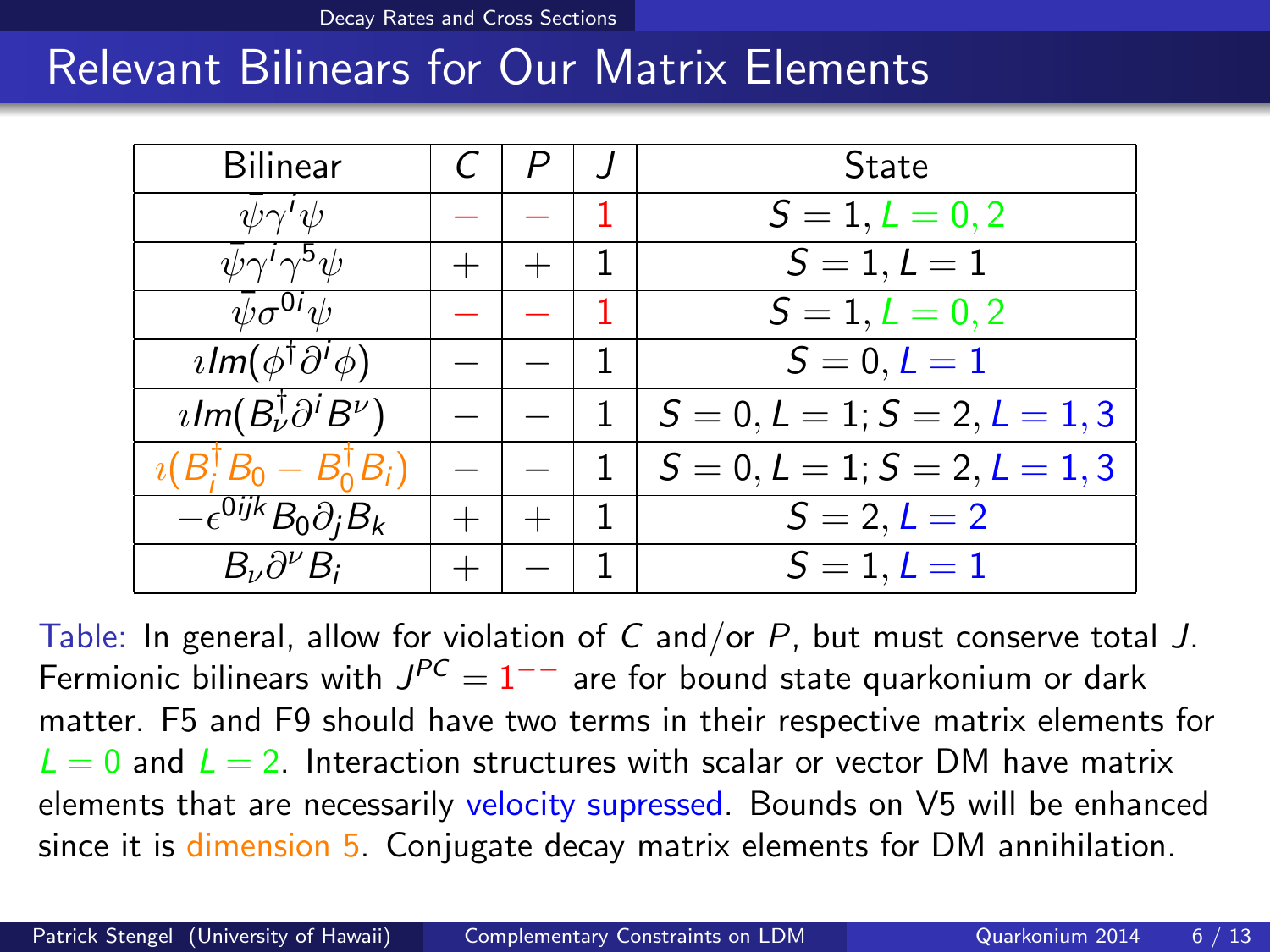[Decay Rates and Cross Sections](#page-6-0)

### <span id="page-6-0"></span>Branching Fractions to Scalar and Fermionic Dark Matter

$$
B_{F5}(\bar{X}X) = \frac{B(e^+e^-)M^4}{16\pi^2\alpha^2Q^2\Lambda^4} \left(1 - \frac{4m_X^2}{M^2}\right)^{1/2} \left(1 + \frac{2m_X^2}{M^2}\right)
$$
  
\n
$$
B_{F6}(\bar{X}X) = \frac{B(e^+e^-)M^4}{16\pi^2\alpha^2Q^2\Lambda^4} \left(1 - \frac{4m_X^2}{M^2}\right)^{3/2}
$$
  
\n
$$
B_{F9}(\bar{X}X) = \frac{B(e^+e^-)M^4}{8\pi^2\alpha^2Q^2\Lambda^4} \left(1 - \frac{4m_X^2}{M^2}\right)^{1/2} \left(1 + \frac{8m_X^2}{M^2}\right)
$$
  
\n
$$
B_{F10}(\bar{X}X) = \frac{B(e^+e^-)M^4}{8\pi^2\alpha^2Q^2\Lambda^4} \left(1 - \frac{4m_X^2}{M^2}\right)^{3/2}
$$
  
\n
$$
B_{53}(\bar{X}X) = \frac{B(e^+e^-)M^4}{256\pi^2\alpha^2Q^2\Lambda^4} \left(1 - \frac{4m_X^2}{M^2}\right)^{3/2}
$$

We have written the decay rates in terms of  $\mathcal{B}(e^+e^-)$  instead of  $\psi(0).$ Note  $q = b$  for  $\Upsilon(1S)$  or  $q = c$  for  $J/\psi$ . F6, F10 and S3 are p-wave suppressed because the DM bilinears can't annihilate an  $L = 0$  state. Patrick Stengel (University of Hawaii) [Complementary Constraints on LDM](#page-0-0) Quarkonium 2014 7 / 13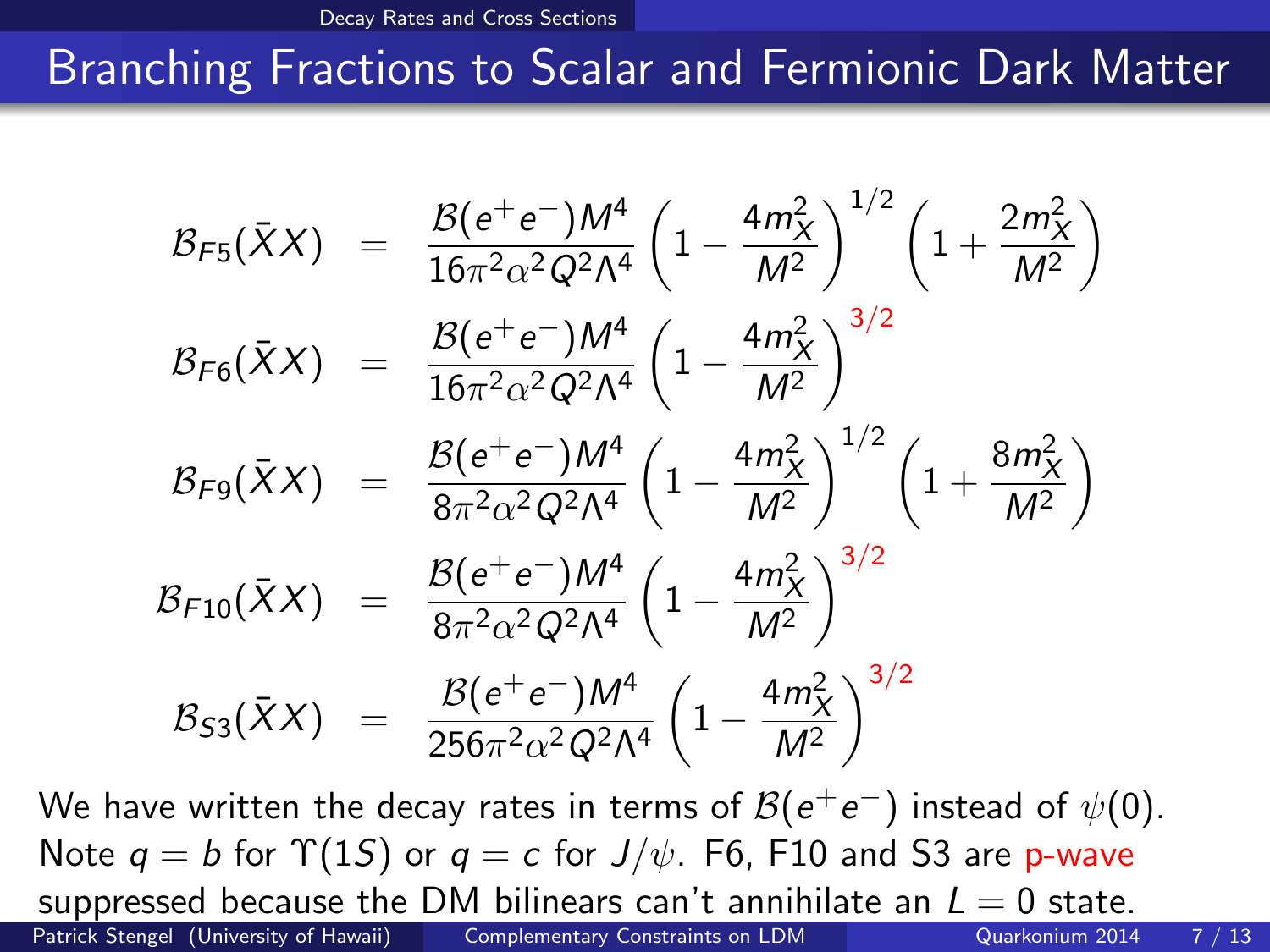### <span id="page-7-0"></span>Branching Fractions to Vector Dark Matter

$$
B_{V3}(\bar{X}X) = \frac{B(e^+e^-)M^4}{128\pi^2\alpha^2Q^2\Lambda^4} \left(1 - \frac{4m_X^2}{M^2}\right)^{3/2} \left(1 + \frac{M^4}{8m_X^4} \left(1 - \frac{2m_X^2}{M^2}\right)^2\right)
$$
  
\n
$$
B_{V5}(\bar{X}X) = \frac{B(e^+e^-)M^2}{16\pi^2\alpha^2Q^2\Lambda^2} \left(1 - \frac{4m_X^2}{M^2}\right)^{3/2} \frac{M^2}{m_X^2} \left(1 + \frac{M^2}{4m_X^2}\right)
$$
  
\n
$$
B_{V7}(\bar{X}X) = \frac{B(e^+e^-)M^4}{64\pi^2\alpha^2Q^2\Lambda^4} \left(1 - \frac{4m_X^2}{M^2}\right)^{3/2} \frac{M^2}{m_X^2}
$$
  
\n
$$
B_{V9}(\bar{X}X) = \frac{B(e^+e^-)M^4}{256\pi^2\alpha^2Q^2\Lambda^4} \left(1 - \frac{4m_X^2}{M^2}\right)^{5/2} \frac{M^2}{m_X^2}
$$

Terms in which scale as  $m^{-2}_X$  $\frac{-2}{x}$  ( $m_X^{-4}$  $\frac{-4}{x}$ ) have one (two) longitudinally polarized vector boson in a final state with total spin  $S = 1$  ( $S = 0, 2$ ). Note the constraints from unitarity are trivial in the non-relativistic limit, because the elastic scattering cross section is at threshold [eg arXiv:1403.6610].

Patrick Stengel (University of Hawaii) [Complementary Constraints on LDM](#page-0-0) Quarkonium 2014 8 / 13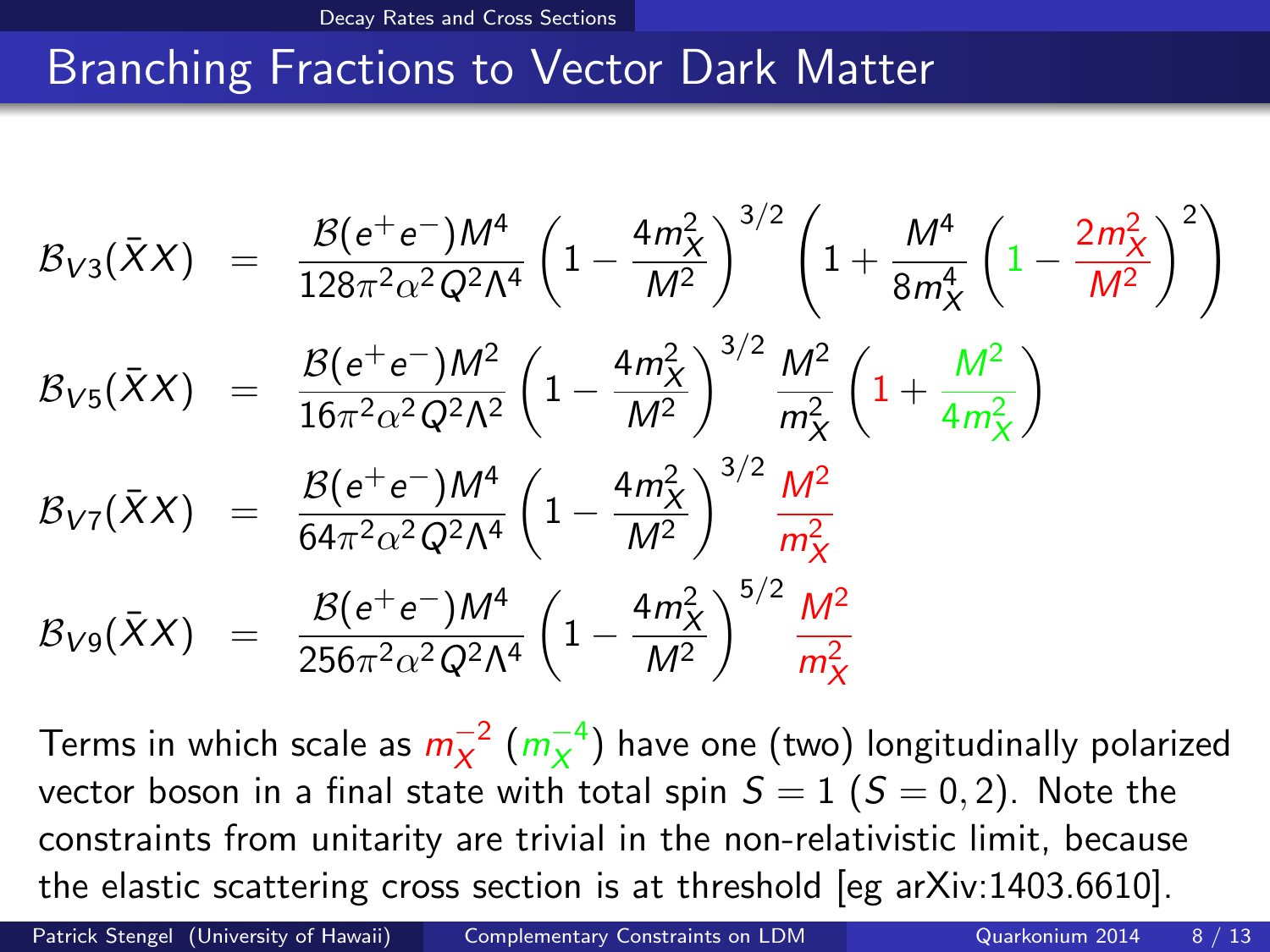#### <span id="page-8-0"></span>Annihilation Cross Sections

$$
\langle \sigma_A^{F10} v \rangle = \frac{6}{\pi \Lambda^4} \left( 1 - \frac{m_q^2}{m_X^2} \right)^{3/2} m_X^2
$$
  
\n
$$
\langle \sigma_A^{F9} v \rangle = \frac{6}{\pi \Lambda^4} \left( 1 - \frac{m_q^2}{m_X^2} \right)^{1/2} \left( m_X^2 + 2m_q^2 \right)
$$
  
\n
$$
\langle \sigma_A^{F9} v \rangle = \frac{3}{2\pi \Lambda^4} \left( 1 - \frac{m_q^2}{m_X^2} \right)^{1/2} \left( m_X^2 + 2m_q^2 \right)
$$
  
\n
$$
\Phi_{PP} \leq 5 \text{ cm}^3 \text{ s}^{-1} \text{ GeV}^{-2}
$$
  
\n
$$
\langle \sigma_A^{F5} v \rangle = \frac{3}{2\pi \Lambda^4} \left( 1 - \frac{m_q^2}{m_X^2} \right)^{1/2} \left( 2m_X^2 + m_q^2 \right)
$$

These are the only operators with s-wave meson states and DM initial states. As the meson decay and DM annihilation matrix elements are conjugate, F10 is still p-wave suppressed. Note that for the operators we are considering, only fermionic dark matter can annihilate from an s-wave initial state. Assuming universal quark coupling,  $u\bar{u}$  and  $dd$  channel yield the strongest bounds from DM annihilation due to the analysis threshold.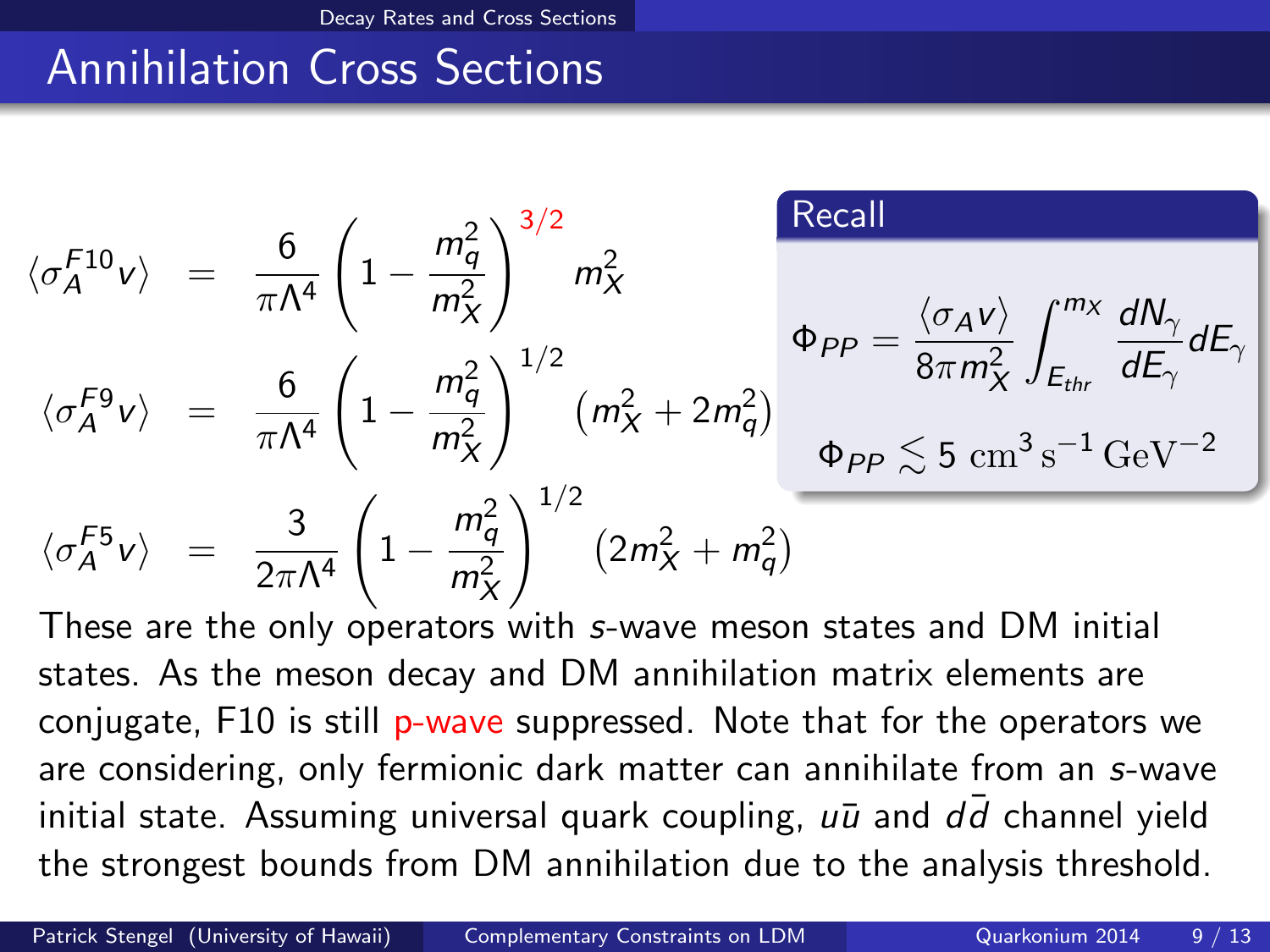[Results and Analysis](#page-9-0)

# <span id="page-9-0"></span>Υ(1S) Mediator Scale



Figure: Bounds on the mediator scale, Λ, for fermionic and scalar DM (left panel) and vector DM (right panel) of mass  $m<sub>X</sub>$  arising from constraints on  $\Upsilon(1S) \rightarrow$  nothing decays, from constraints on DM annihilation to light quarks in dwarf spheroidal galaxies, and from monojet/photon searches at LHC.

Patrick Stengel (University of Hawaii) [Complementary Constraints on LDM](#page-0-0) Quarkonium 2014 10 / 13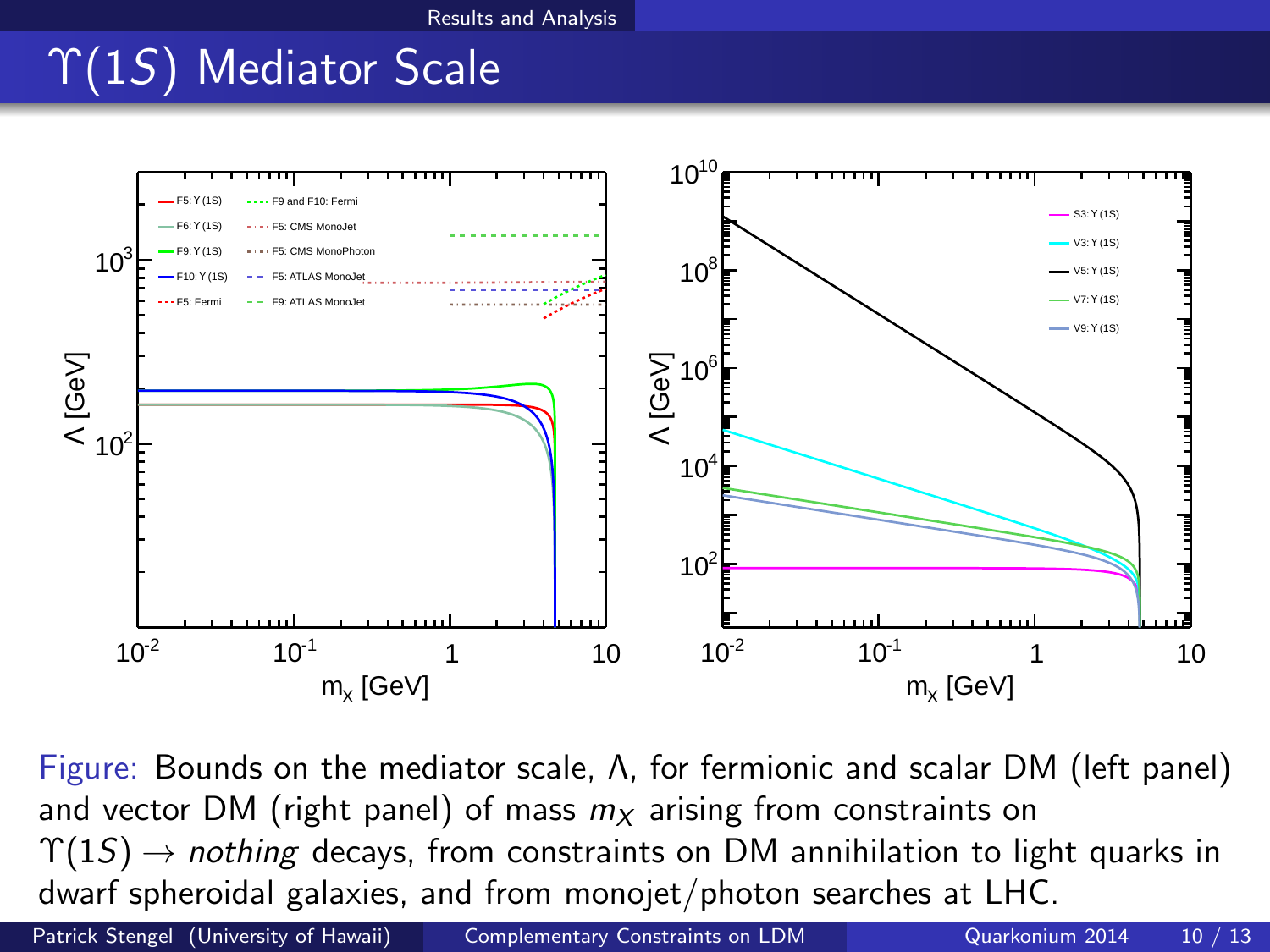#### <span id="page-10-0"></span>Scattering Cross Sections

We are looking for velocity independent scattering off of protons

$$
\sigma_{SI}^P \sim \mu_P^2 \left| \sum_q \frac{B_q^P}{m_X m_q} \mathcal{M}_{Xq \to Xq} \right|^2, \ \sigma_{SD}^P \sim \mu_P^2 \left| \sum_q \frac{\delta_q^P}{m_X m_q} \mathcal{M}_{Xq \to Xq} \right|^2
$$

$$
\sigma_{SI}^{F5} = \frac{\mu_p^2}{\pi \Lambda^4} (B_u^p + B_d^p)^2
$$
  
\n
$$
\sigma_{SI}^{S3} = \sigma_{SI}^{V3} = \frac{\mu_p^2}{4\pi \Lambda^4} (B_u^p + B_d^p)^2
$$
  
\n
$$
\sigma_{SD}^{F9} = \frac{12\mu_p^2}{\pi \Lambda^4} (\delta_u^p + \delta_d^p)^2
$$
  
\n
$$
\sigma_{SD}^{V5} = \frac{2\mu_p^2}{\pi \Lambda^2 m_X^2} (\delta_u^p + \delta_d^p)^2
$$

#### Form Factors and Comments

• 
$$
B_u^p = B_d^n = 2
$$
,  $B_u^n = B_d^p = 1$ 

• 
$$
\delta_{u}^{p} = 0.54_{-0.22}^{+0.09}
$$
,  $\delta_{d}^{p} = -0.23_{-0.16}^{+0.09}$ 

- $\bullet$  Need universal coupling to  $u, d$
- Enhancement from longitudinal polarization of vector LDM
- **Enhancement from dimension 5**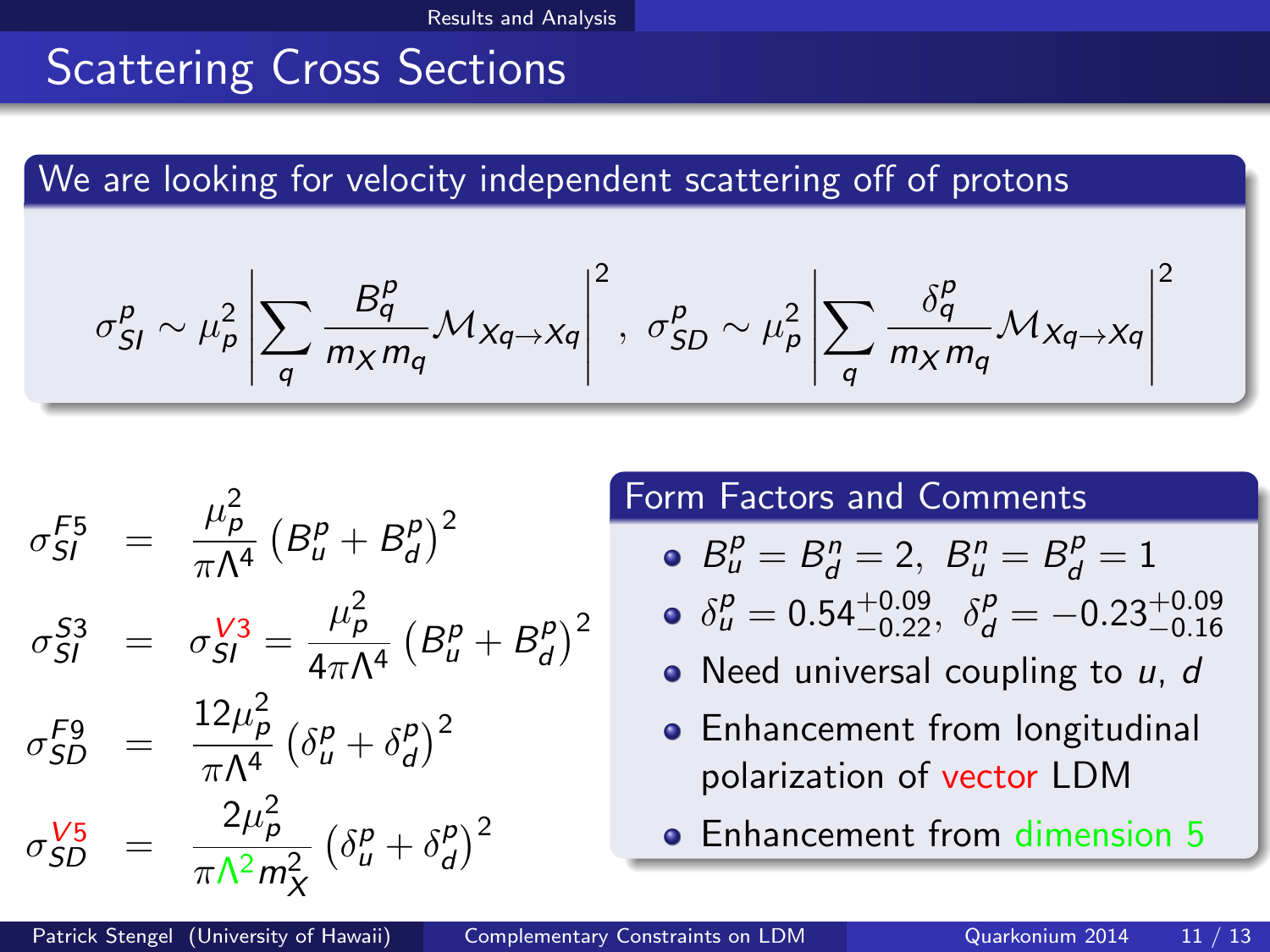[Results and Analysis](#page-11-0)

# <span id="page-11-0"></span>Υ(1S) Complementary Bounds on Dark Matter Scattering



Figure: DM-p SI (left panel) and SD (right panel) scattering for DM coupling universally to quarks through the indicated effective contact operator. The labeled exclusion contours indicate 90 % CL from limits on invisible decays of  $\Upsilon(1S)$ , 95 % CL from Fermi constraints, and 90 % CL from monojet searches. Signal regions are also shown, as are the 90 % CL exclusion contours from direct detection.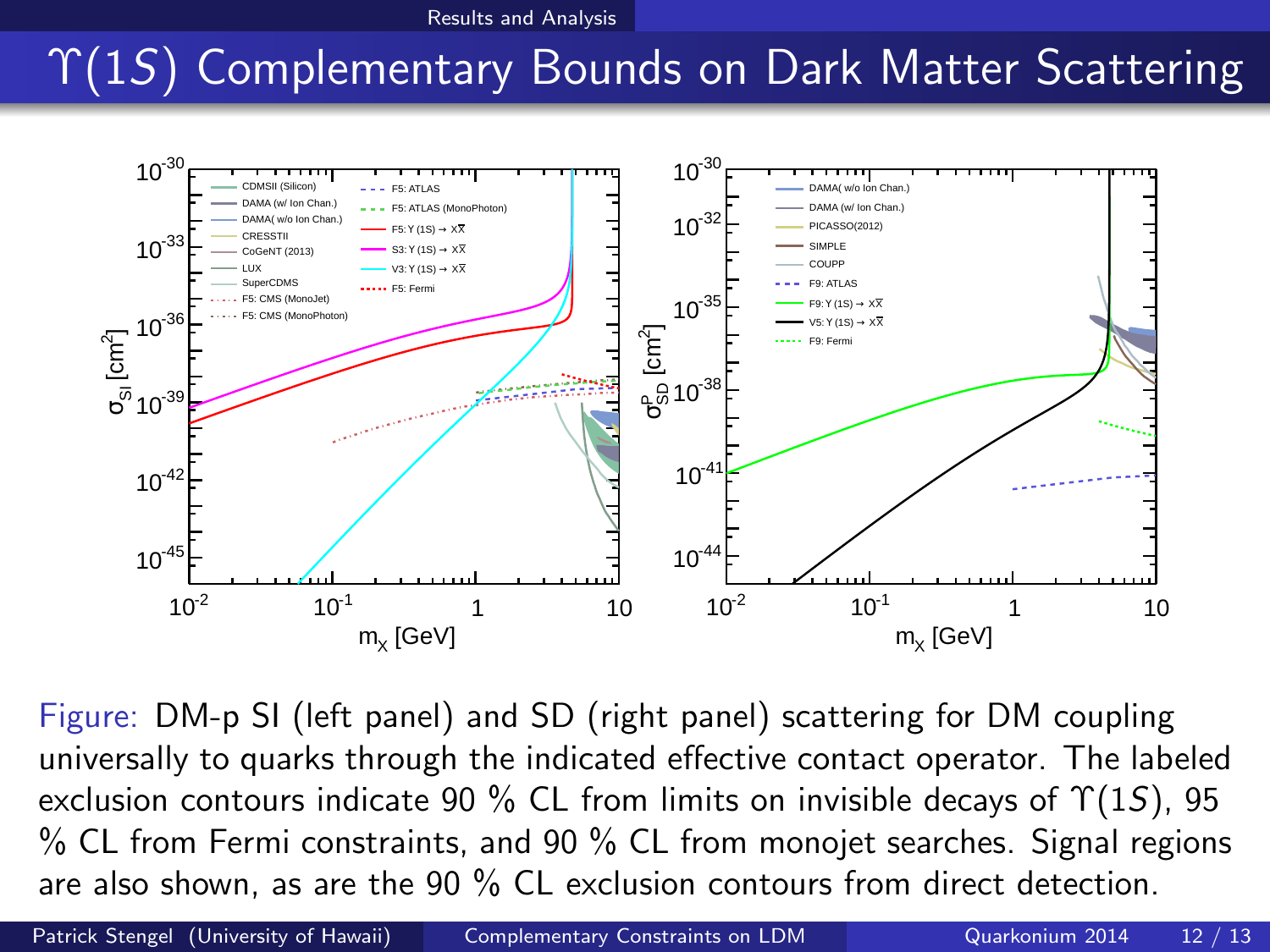## <span id="page-12-0"></span>Summary and Outlook

- **o** LDM bounds from Fermi for  $m_X \gtrsim 1 \,\mathrm{GeV}$  compliment  $\Upsilon(15)$ decay bounds at lower  $m<sub>X</sub>$
- Bounds from LHC stronger, constrained by unitarity
- $\bullet$   $\Upsilon(15)$  EFT valid for mediator mass  $\sim 10 \,\text{GeV} - 1 \,\text{TeV}$
- LDM mass better resolved by  $\sqrt{s} \sim 10 \,\text{GeV}$  beam energy
- Complements LHC searches by distinguishing operators which vanish in nonrelativistic limit
- $\bullet$   $J/\Psi$  bounds are weaker, allow larger range of mediator masses



- UV completions with psuedoscalar Higgs or dark photon with  $m_{A'} \gtrsim 10 \,\text{GeV}$
- $\bullet$   $\mathcal{B}(\Upsilon(1S) \to X\bar{X}\gamma) \lesssim 10^{-5}$
- Different set of interaction **structures (eg 0909.4919)**<br>Complementary Constraints on LDM **Constraints** on LDM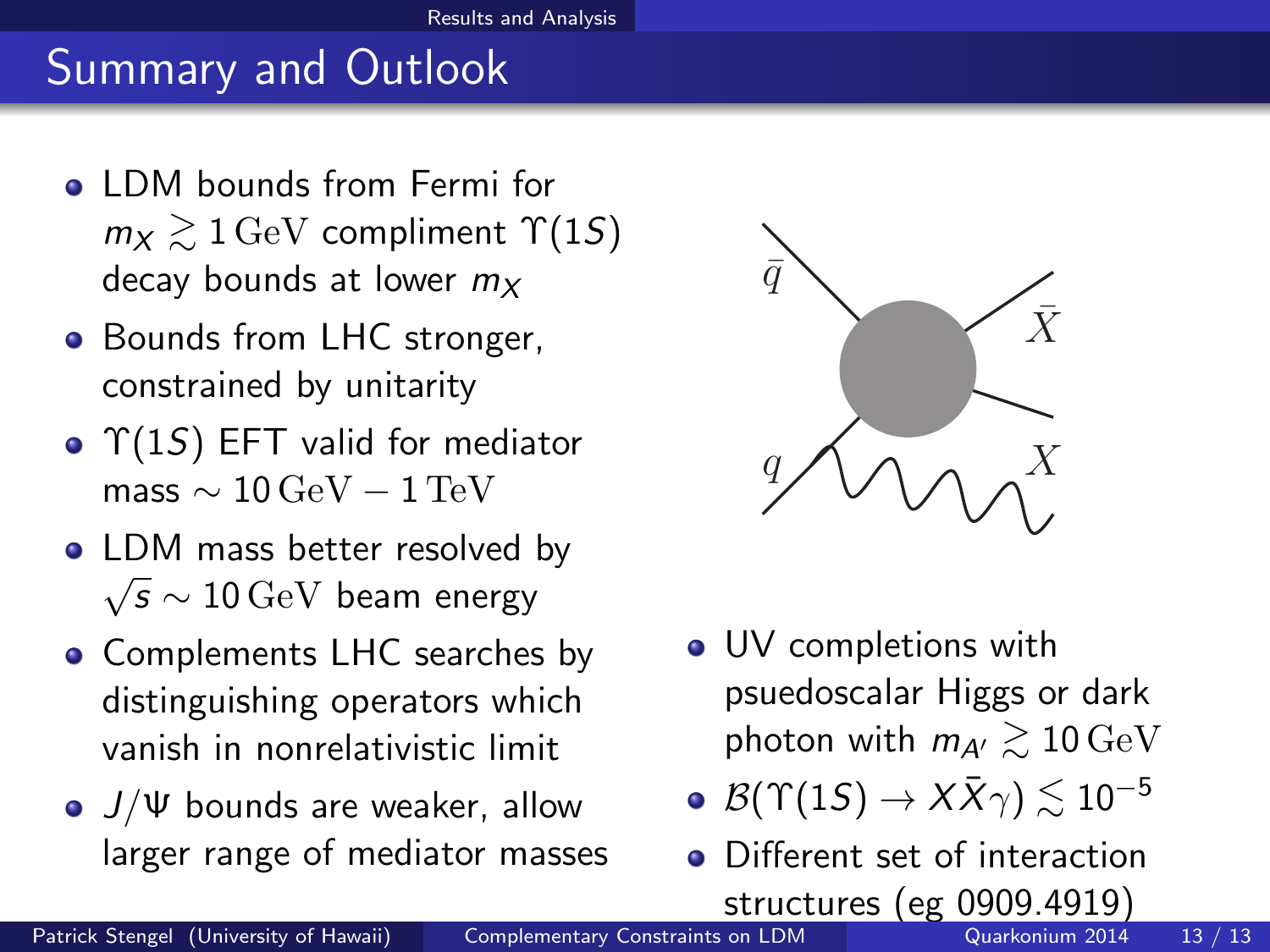# J/Ψ Mediator Scale



Figure: Bounds on the mediator scale, Λ, for fermionic and scalar DM (left panel) and vector DM (right panel) of mass  $m<sub>X</sub>$  arising from constraints on  $J/\Psi \rightarrow$  nothing decays, from constraints on DM annihilation to light quarks in dwarf spheroidal galaxies, and from monojet/photon searches at LHC.

Patrick Stengel (University of Hawaii) [Complementary Constraints on LDM](#page-0-0) Quarkonium 2014 1/3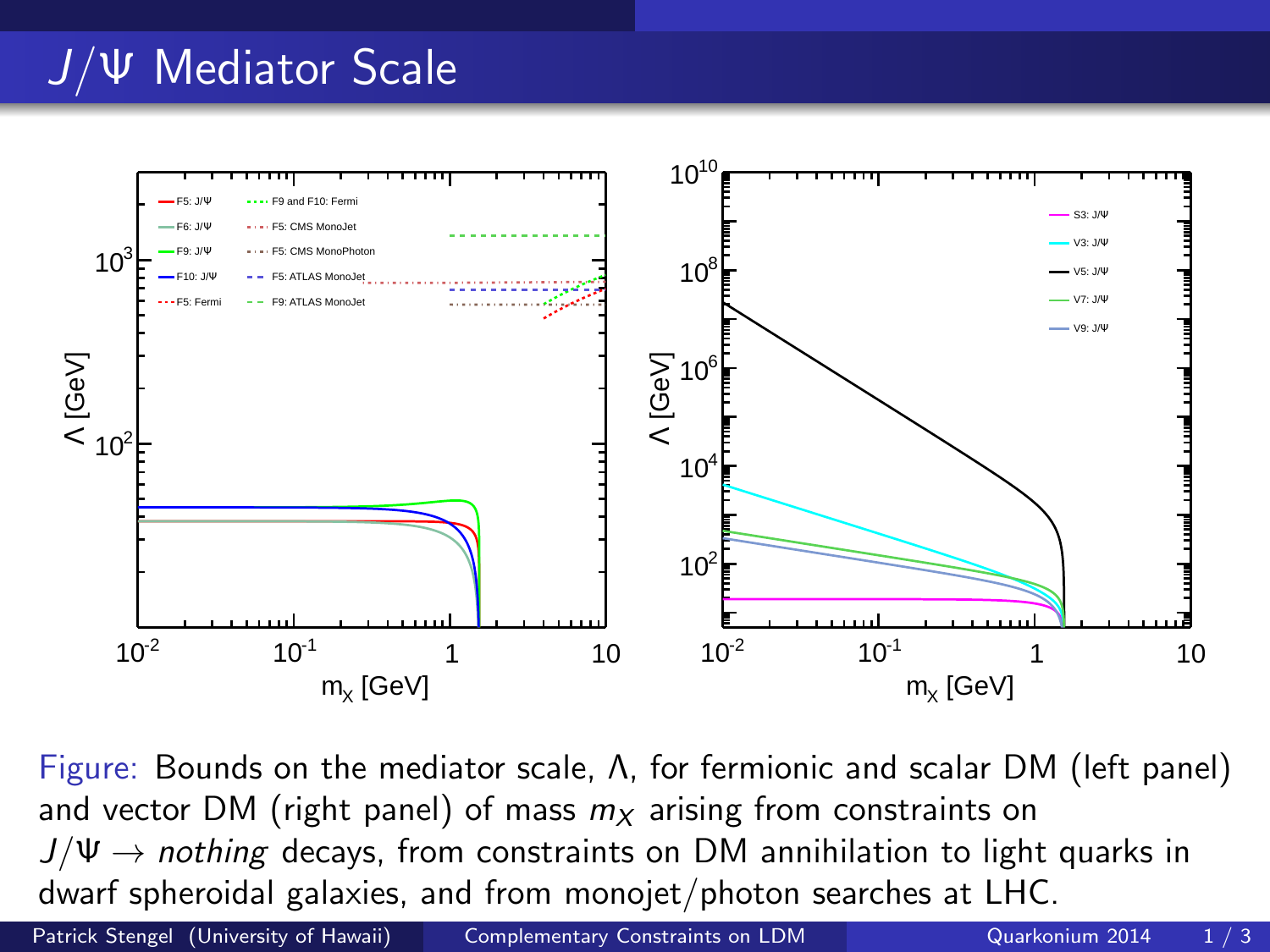## J/Ψ Complementary Bounds on Dark Matter Scattering



Figure: DM-p SI (left panel) and SD (right panel) scattering for DM coupling universally to quarks through the indicated effective contact operator. The labeled exclusion contours indicate 90 % CL from limits on invisible decays of  $J/\Psi$ , 95 % CL from Fermi constraints, and 90 % CL from monojet searches. Signal regions are also shown, as are the 90 % CL exclusion contours from direct detection.